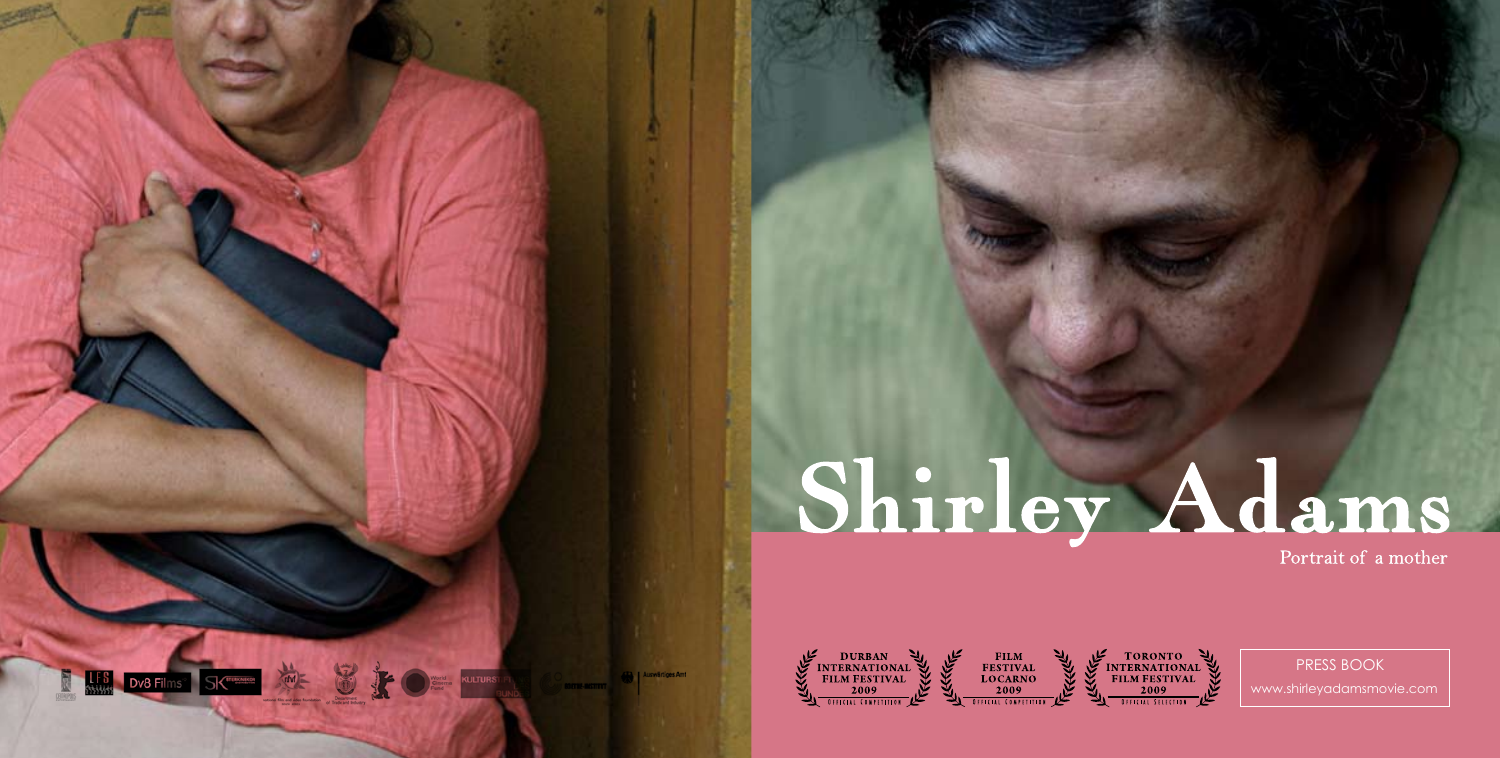

Portrait of a mother

Length Original Language Subtitled Versions Aspect Ratio Delivery Format Sound Website

91 minutes 30 seconds English and Afrikaans English, French 1:1.77 HD, Digibeta (Colour, PAL) Stereo www.shirleyadamsmovie.com

## Contents:

Credit Block Logline and Synopsis Director's Vision Production Notes Biographies **Director Writers Cast** Crew Credits: Cast and Crew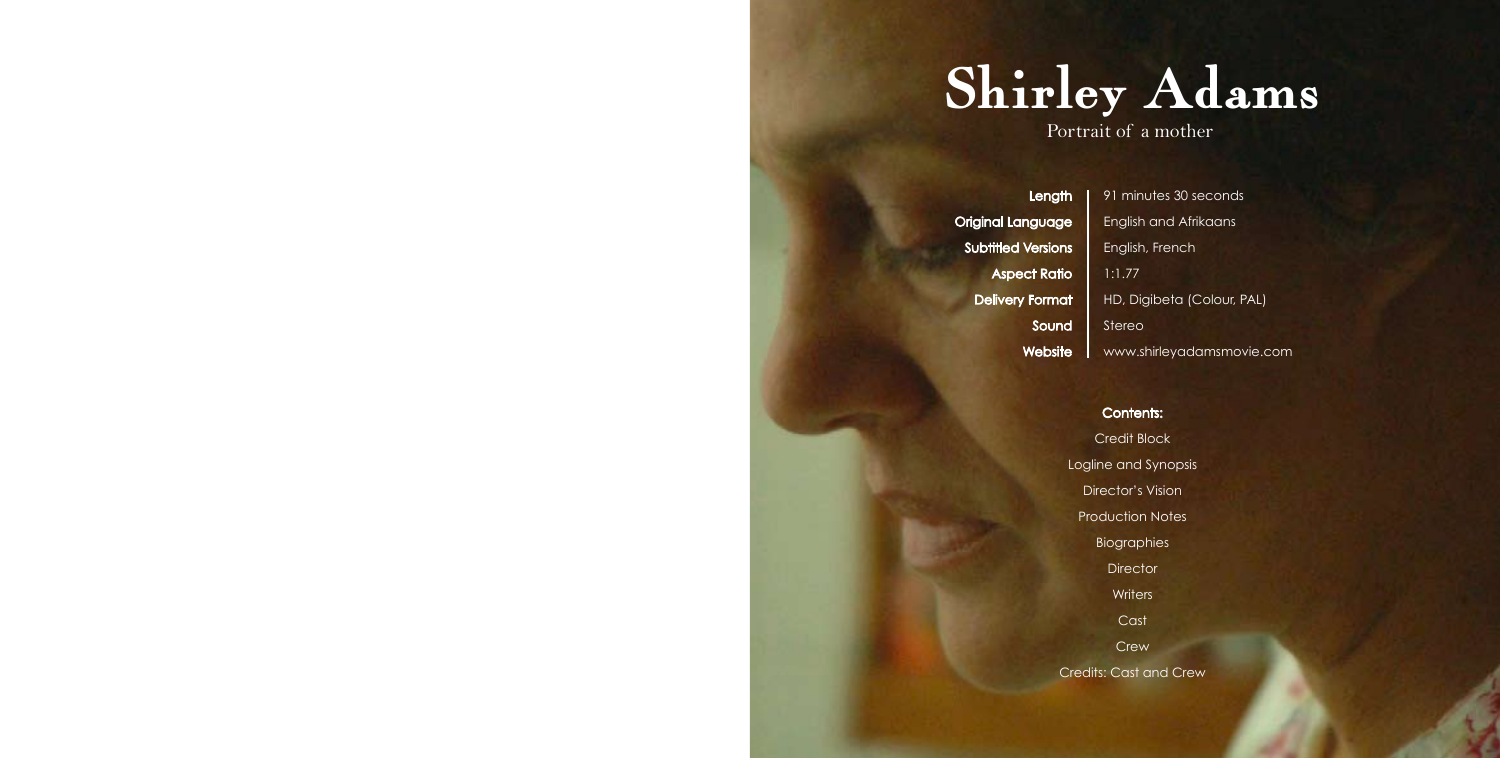# Producer Contact:

Jeremy Nathan and Michelle Wheatley

#### Dv8 Films

PO Box 308, Parklands, 2121 Johannesburg, South Africa Tel: +27-11-880-0191

**Email:** jeremy@dv8.co.za & michelle@dv8.co.za Mobile: +27-83-454-8997 & +27-82-336-6897 Web: www.dv8.co.za

Centropolis Entertainment Inc London Film School and Dv8 Films

# *in association with*

National Film and Video Foundation (NFVF) Department of Trade and Industry of South Africa (DTI) and World Cinema Fund

*present* A film by Oliver Hermanus

SHIRLEY ADAMS

*with*  Denise Newman and Keenan Arrison *Director of Photography* Jamie Ramsay *Original Music Score* Philip Miller *Editor* Garreth Fradgley *Production Designer* Nick Mostert *Costume Designer* Maleen Nökel *Makeup/Hair* Naeema Clayton *Sound Design* Jim Petrak, Ivan Milborrow & Warrick Sony *Sound Recordist* Gita Cerveira *Online Editor and Colourist* Paul Hanrahan *Line Producer* Moroba Nkawe *1st Assistant Director/Production Manager* Eva Franzen *Executive Producer* Roland Emmerich *Co-Producer* Kirstin Winkler *Written by* Oliver Hermanus and Stavros Pamballis *Produced by* Jeremy Nathan and Michelle Wheatley

*Directed by* Oliver Hermanus

www.shirleyadamsmovie.com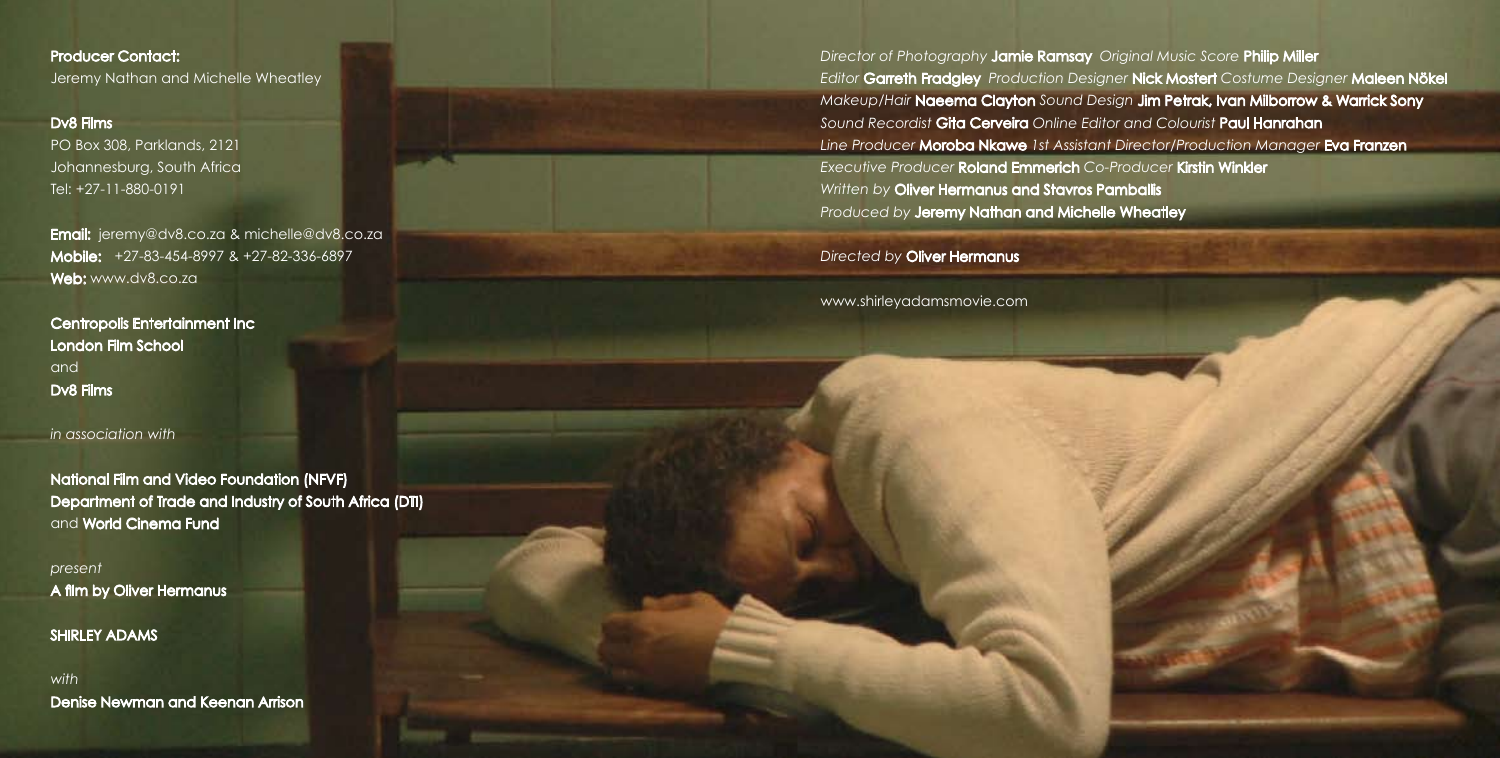"I have known this woman for over a decade. I can't remember when I first gave her this name."

*Oliver Hermanus*

### LOGLINE

The story of a woman who loses her family to violence and poverty, but gains her own sense of self worth.

#### SYNOPSIS

Shirley Adams spends her days caring for her disabled son, Donovan - he was shot in the back of the neck on his way home from school one afternoon over a year ago.

Since then the Adams family has lost all their worldly possessions to medical bills. Shirley has no money, no job and no husband - he left

without a trace months ago. Shirley's life now consists of trying to make ends meet by shoplifting and relying on the charity of others.

When a young, eager occupational therapist, Tamsin Ranger, comes into their lives, Shirley hopes that it might lift her son's spirits and finally put them on the path to some form of stability.

At the same time Shirley receives a phone call one afternoon informing her that Donovan's case is finally going to trial, but the glory is short lived when Shirley discovers that the

shooter is one of Donovan's childhood friends.

Her reaction to the betrayal is so overwhelming that she chooses not to tell Donovan in fear of further damaging his already unstable emotional state.

Determined to make a change in their lives, Shirley actively decides to embrace their new circumstances, hoping that Donovan will follow her example.

But his mental state continues to deteriorate and Tamsin is unsuccessful in distracting him

from his ever-present disability. Shirley is eventually left without an sign of the family she once had.

Set in Mitchell's Plain, Cape Town, Shirley Adam's story is symptomatic of the relationship between violence and poverty – the destruction of an entire family is related to one single incident that cannot be erased or repaired.

Riddled with the socio-political and racial tensions that plague these Cape Flats slums, Shirley Adams is the story of one woman's amazing strength and self sacrifice.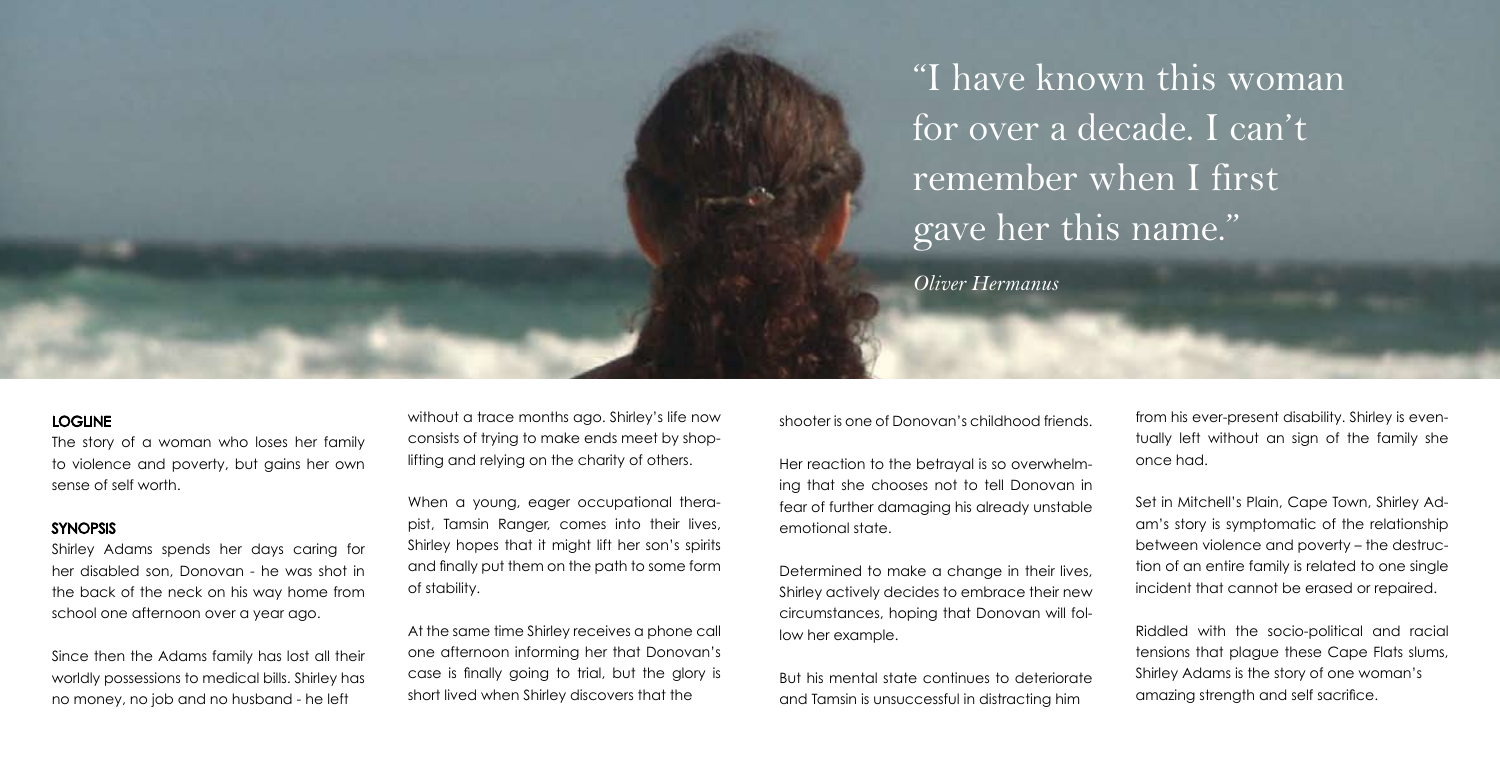"Yes - its about race, and crime in post apartheid South Africa, but at its core it is simply a film about a woman, named Shirley Adams." *Oliver Hermanus*

# DIRECTOR'S NOTES by Oliver Hermanus

Shirley Adams is a woman I have known for over a decade. I don't know when I first gave her this name, but she has always been a mother, who's son was shot while crossing a field on his way home from school.

I had heard of such a story at the supper table one night at home. My sister, retelling an experience she was having as an occupational therapy student, working with a disabled youth and his family. She was shocked at how this one single event had.

destroyed an entire family. It has taken ten years or so to find the right way of telling this story – the right method or technique.

That method was portraiture. My hope is that this film allows you to coexist with Shirley, in her home, seeing her struggle to give her son Donovan some kind of reason to keep on fighting the demons that have poisoned his life.

It is only through the education that I have subsequently received in filmmaking, that I came to discover the filmmakers and the films that tell the stories of or

dinary people, told in an ordinary way. 'Social realism' is not necessarily a movement reserved for cinema, it is a term that I use to express how I interperet this woman. I admire her, I believe her to be a true survivor – a true heroine. She is a coloured woman from Mitchell's Plain but she is just like any other poor disenfranchised mother of the world. She is desperate.

Her story is meant to be simple and unsentimental. As much as she fights against the extinction of everything she has worked for her entire life, she cannot stop it, and it's the struggle that this character endures that I find most interesting as a filmmaker.

I want you to experience life as she does during this time. I want you to 'uncomfortably' suspend your disbelief and allow yourself to be introduced to a place and a time that is riddled with hypocrisy and hardship. But out of which should come a message about survival and strength.

Yes – its about race, and crime in post apartheid South Africa, but at its core it is simply the film about a woman, named Shirley Adams.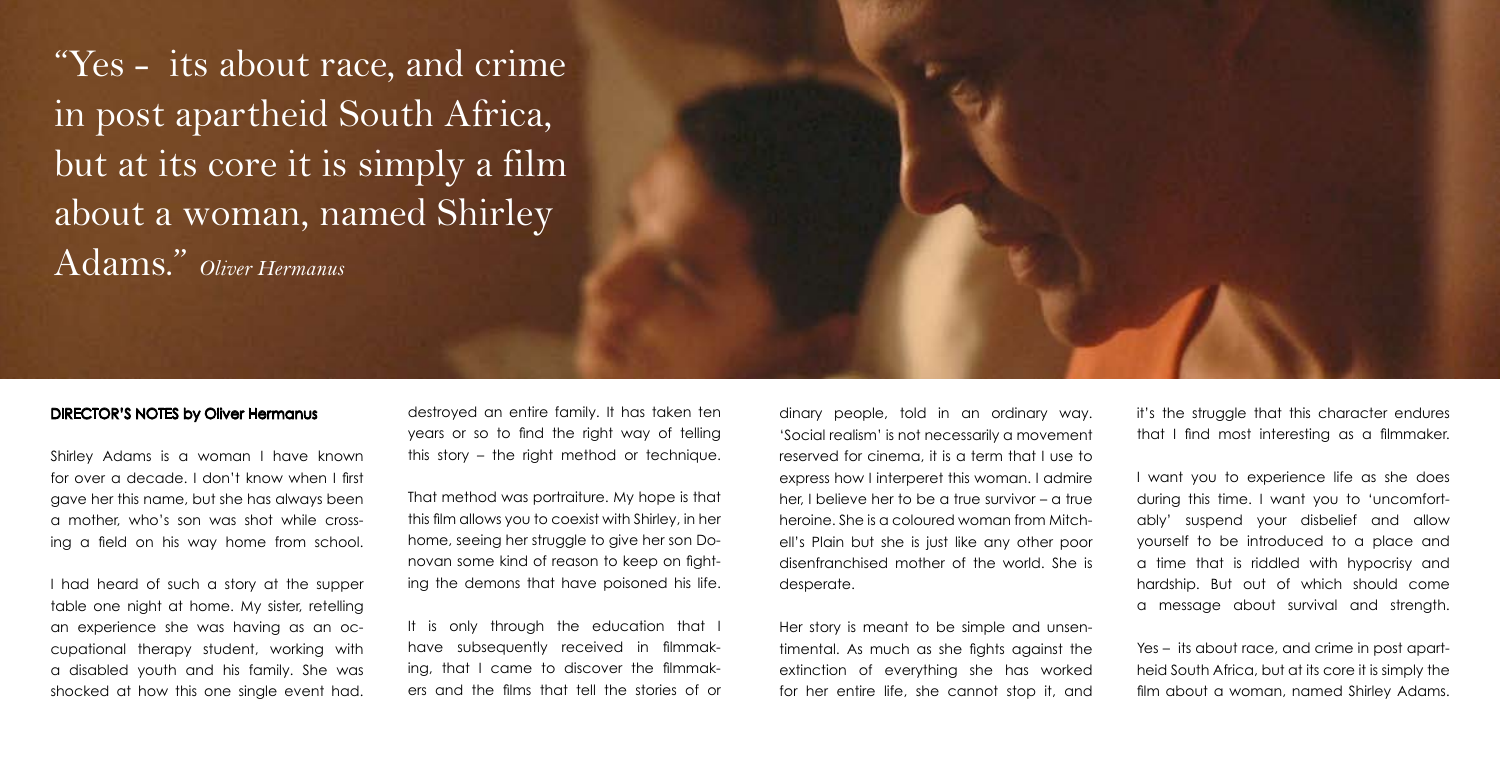"I want you to experience life as she does during this time."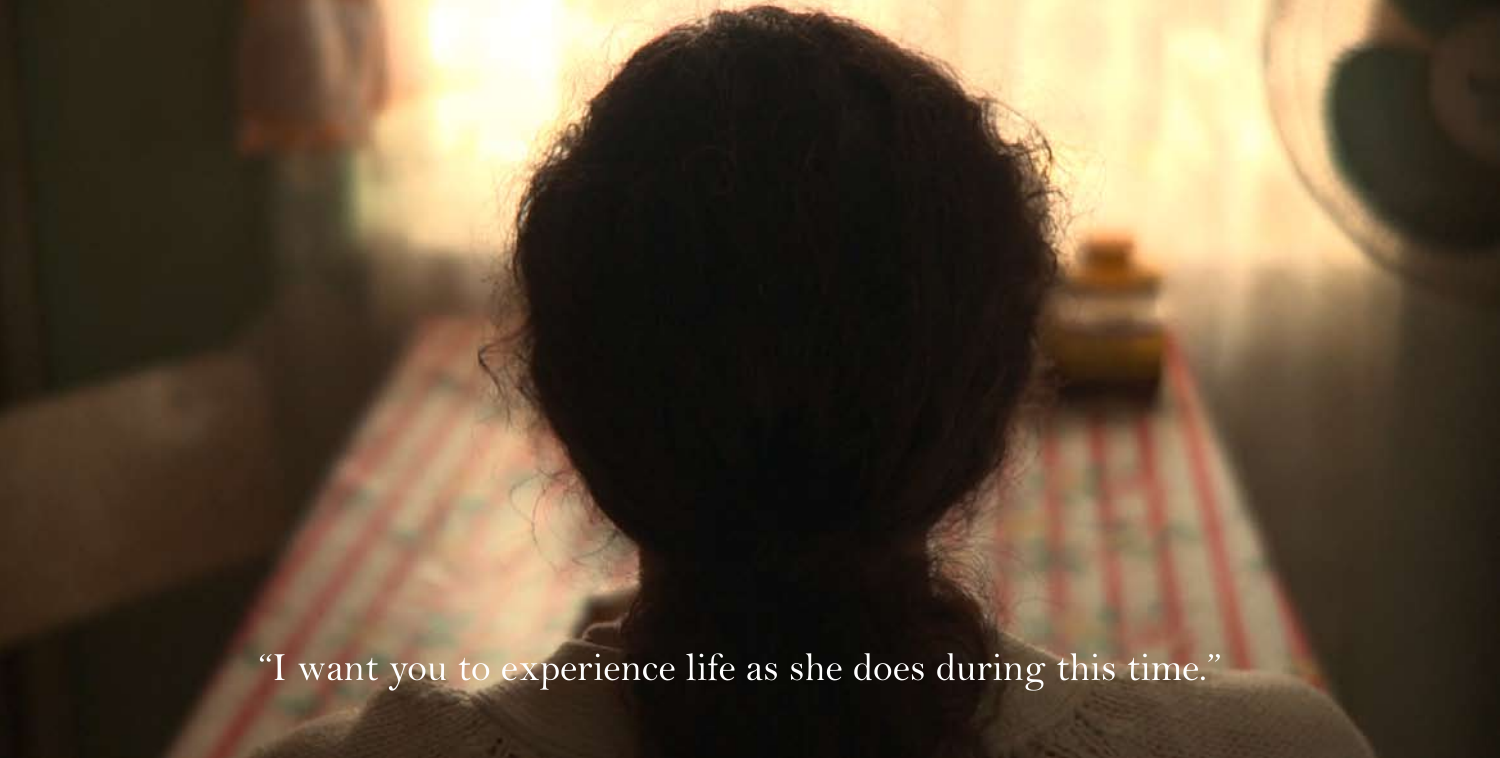# **BIOGRAPHIES**

# DIRECTOR AND CO-WRITER Oliver Hermanus

25 year old Oliver, is a Cape Town native who started his professional career as a press photographer covering events such as the Glastonbury Music Festival and the G-8 Summit.

He has a BA in Film Media and Visual Studies from the University of Cape Town, during which time he was awarded a scholarship to attend the University of California.

In 2006 acclaimed Hollywood film director Roland Emmerich (Independence Day) offered him a private scholarship to complete an MA in practical filmmaking at the London Film School. Oliver has also shot many short films and documentaries.

### CO-WRITER Stavros Pamballis

Stavros Pamballis received his BFA in Film Production from New York University in 2002. He then returned to his home country, Cyprus, where he spent three years writing and directing commercials before moving to London, where he completed an MA in Screenwriting at the London Film School. Shirley Adams is his first produced feature. He has recently been

commissioned to adapt the Graphic Novel, Quebrada for Filmmaker SRL (Italy) and his latest feature project, Saving Abeo has been selected to the final round of the Channel 4, 4Talent/SWF 2009 Pitch In Time competition.

# CAST

# SHIRLEY ADAMS Denise Newman

Denise Newman is a one of South Africa's foremost actresses, dominating the South African performance scene for decades. She has been seen in a slew of plays, working with Pieter Dirk-Uys and Athol Fugard, touring nationally and globally. Denise has also been part of the local television hits *Erfsondes, Generations, Zero Tolerance, 7de Laan,* and *Isidingo* among others. She has starred in five feature films, including Forgiveness. Denise has won numerous awards and nominations for her work in theatre, television and the cinema.

# DONOVAN ADAMS Keenan Arrison

Keenan Arrison (28) is a young vibrant and energetic actor, singer and performer, who graduated with a BA (Drama, 2005) from the AFDA film school in South Africa. His graduation short film, *Ongeriewe*, was nominated for the Palm d'Or Short Film Award at Cannes (2006).

His latest theatre production, *Dalliances*, travelled to Dublin Theatre Festival. Others theatre productions include; *The boy who fell from the roof, The Bacchae, King Lear* and his own award winning play, *A Birds Eye View* performed at festivals around South Africa.

Keenan has made guest appearances in local TV shows like *Madame and Eve* and *Inter***rogation Room**. His first big television role was in the action drama *Divers Down*. He is also a regular feature on Etv's *Shooting Stars*, in which he plays the lead.

#### KARIEMA SAMSODIEN Theresa C Sedras

Theresa C Sedras has worked in theatre, film, radio and television over the past two decades.

She has been the lead in several stage productions, including *Medea*, and acted in with renowned theatre artists such as Pieter Dirk Uys and Peter Snyders. On television she has performed in *Once upon a Krismis* and *D.O.T.S*.

She is a qualified voice artist, and performed on radio, in both English and Afrikaans. She also uses her talents to help her community, teaching a wide variety of workshops for high school and primary school children.

# TAMSIN RANGER Emily Childs

Emily graduated from the University of Cape Town (2007) with a Theatre and Performance Degree. She won the Ruth Pfeffer Award for acting and a Fleur du Cap Award as Best Student for her final year's work.

Emily has been actively involved in theatre and television from a young age and has worked for numerous local and international channels including *National Geographic*. Last year Emily produced and starred in *Gone*  **Dottie** - a one–woman show. Emily is currently a professional actor, M.C, voice artist and founder of new and upcoming production company - Child's Play Productions.

# PHILDA JACOBS Lee-Ann van Rooi

Lee-Ann van Rooi has been working in the entertainment industry for nearly 18 years. She has acted in seven TV-series, and the feature films *Interrogation Room, This Life, Fishy Feshuns, Cape of Good Hope* and *White Lioness*. In theatre she has performed in plays such as *Shirley Goodness & Mercy, Equus, Twelfth Night, Insane, a Dark Musical and Oedipus,*  **Sex & Circus** alonaside celebrated directors Janice Honeyman, Pieter-Dirk Uys and Roy Sargent.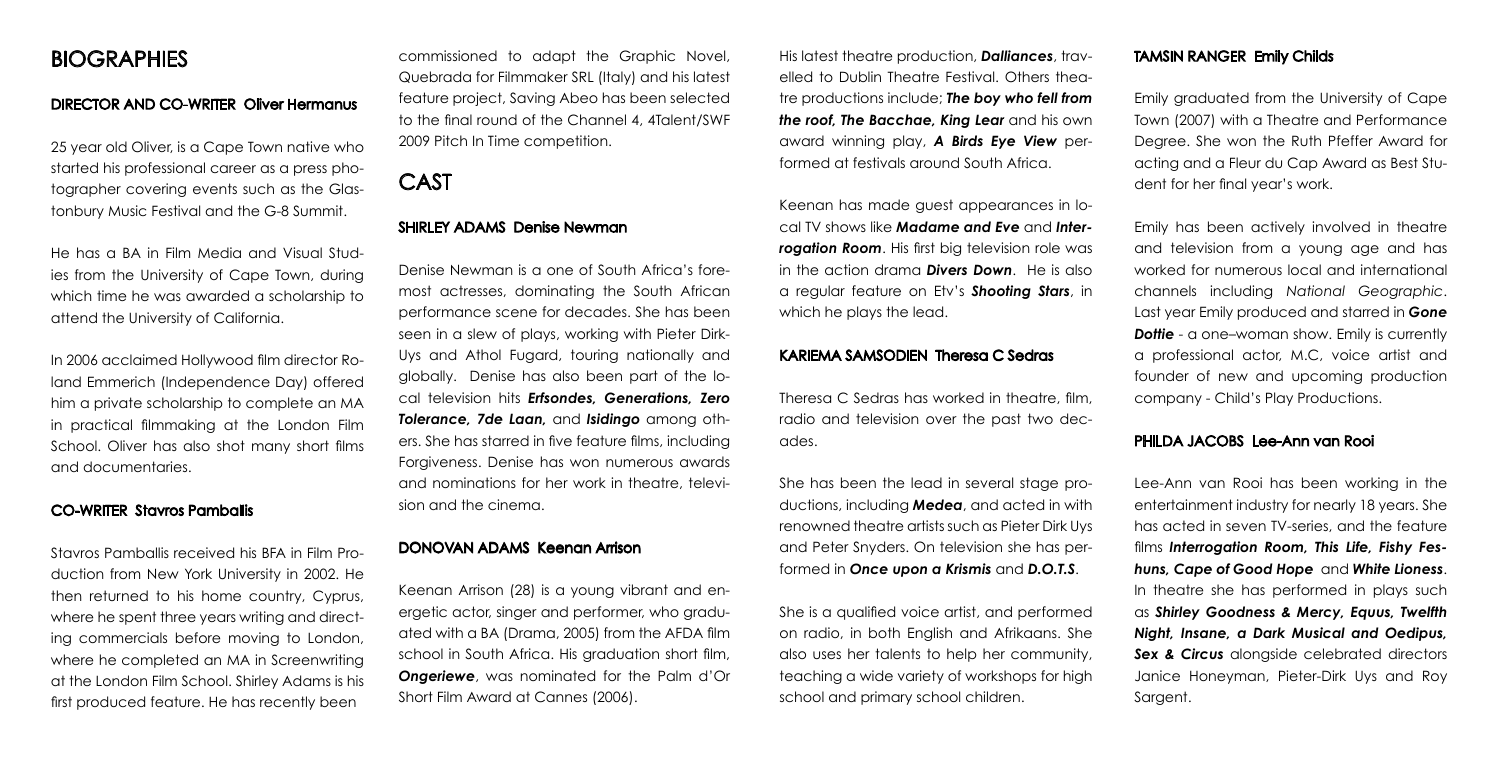# CINEMATOGRAPHER Jamie Ramsay

Jamie Ramsey has photographed the feature films *Lullaby* by Darrell James Roodt (2007), and *Triomf* (2008) by Michael Raeburn.

He has filmed numerous short films, commercials and music videos across Africa.

# EDITOR Garreth Fradgely

Garreth (AFDA Film School, 2000) trained as a writer/director and special effects artist.

He was Visual Effects Supervisor for the feature film *Soldiers of the Rock* and co-directed & animated the *Izinga Zam* music video for **TKZ**, winning an AVANTI award for Best Broadcast Animation.

Garreth freelances as a 2D, 3D and stop motion animator. He is a freelance Director and Editor, and has directed and edited numerous music videos, corporate films and TV commercials.

He recently completed a short film, *Making a Man*, which won *Best Experimental Film* at the Cape Town Horror Film Festival (2008).

# SOUND DESIGNER AND RE-RECORDING MIXER Jim Petrak

Jim Petrak is South Africa's most prolific and experienced ADR recording engineer and 5.1 surround sound mixer specializing in Dolby digital for film.

Jim has mixed many full length features, short features, documentary features, television features and mini-series.

He's worked on many local and international projects with directors such as Bronwen Hughes on *Stander*, Darrel Roodt on *Lullaby* and *Yesterday*, Terry George on *Hotel Rwanda*, Phillip Noyce on *Catch a Fire*, Tom Hopper on *Red Dust*, Leon Schuster on *Mama Jack* and Gavin Hood on the Oscar-winning film, *Tsotsi*, among many others.

#### Ivan Milborrow

Ivan Milborrow has been recording location sound for films in South Africa for more than twenty years.

His credits include the Award Winning Films 'Yesterday' and 'Red Dust'. Following his passion for sound has led him into the challenging world of Post Production. 'Shirley Adams' is the second film he's worked on as a Sound Designer and Sound Editor.

#### MUSIC COMPOSER Philip Miller

Philip Miller has composed music for soundtracks to many local, international films and television productions.

Recent films include: *Catch A Fire* directed by Philip Noyce, *Forgiveness, Max and Mona*  and *The Flyer.* Recent television productions include the acclaimed documentary series, *The First Australians*, and *Glow of the White Woman* directed by Yunus Vally.

Miller has collaborated extensively with the internationally acclaimed artist William Kentridge, composing soundtracks to many of his animated films, which have been exhibited all over the world including the Museum of Modern Art and the Guggenheim Museum, New York, and the Serpentine Gallery and Tate Modern in London.

#### PRODUCTION DESIGNER Nick Mostert

Nicholas Mostert excelled in Art and started in the industry with *House and Leisure Magazine* as assistant to the *Decor Editor*.

Thereafter he worked for numerous photographers but moved into the film industry during the big change from film to digital and found his niche in the art department.

Now after eight years he have learnt to visualise and interpret ideas gaining recognition in the international market in commercials, getting the opportunity to travel to places like the Maldives and Egypt.

# COSTUME DESIGNER Maleen Nökel

Maleen Nökel began her career as Costume Designer in feature films in 1978 in Berlin assisting on the *Tin Drum* by Volker Schlöndorff.

Settling in 1980 in Paris she became member of the Maison des Artistes starting a career in fine art while working in theater as well as the Strasburg Opera and as fashion designer for the Parisian Haute Couture house Nina Ricci.

In 2001 she became contracted in South Africa and has been designing for international productions i.e. feature films, documentaries and TV-series as well as costumes for music shows.

# LOCATION SOUND Gita Cerveira

Gita Cerveira has been working in the film industry since 1975. He has worked as a Sound Recordist for television and feature films in Europe,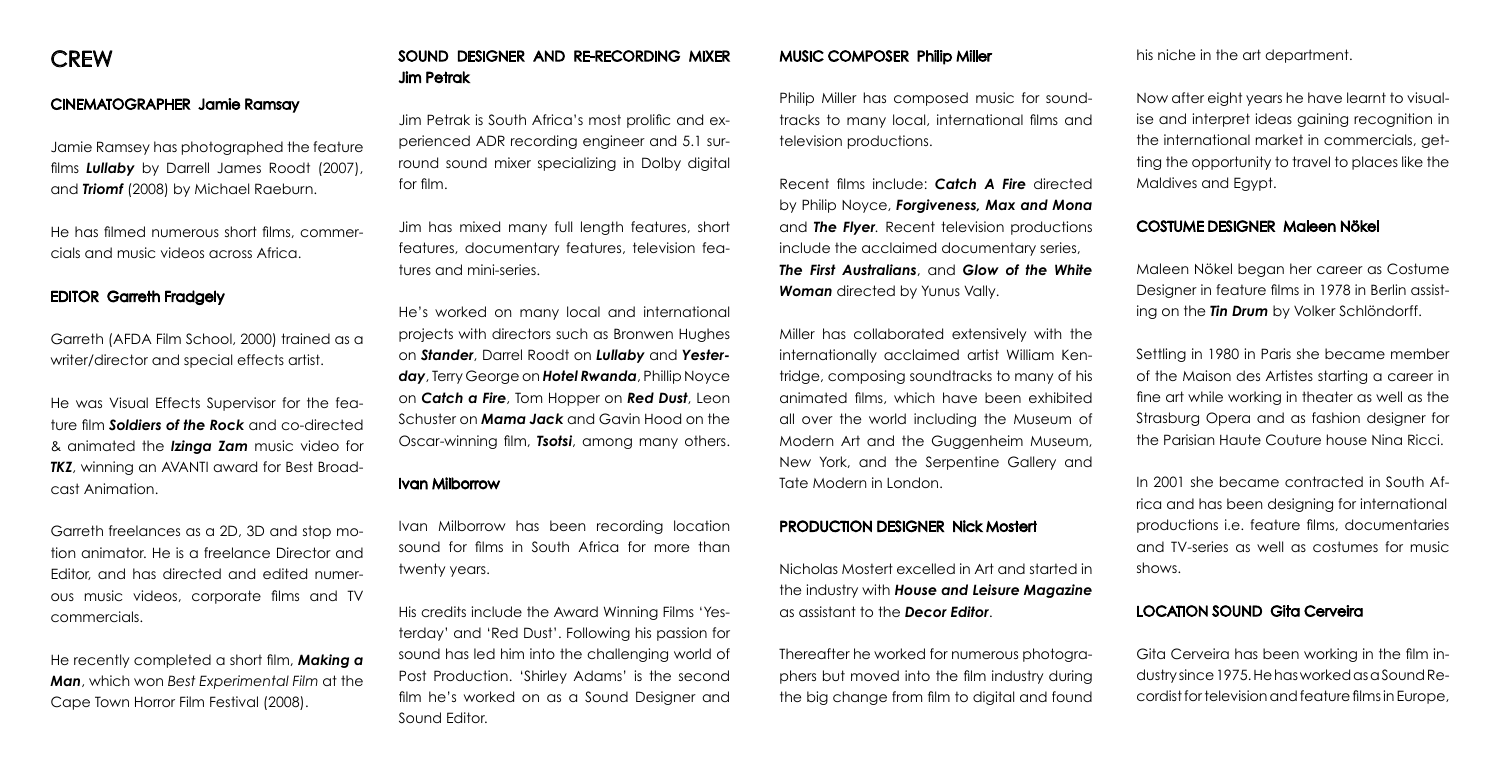Angola, South Africa and the United States.

Gita has worked on films such as: *Zulu Love Letter, 2004* (dir Ramadan Suleman)*, A Tempestade da Terra, 1998* (dir Fernando D'Almeida e Silva), *The Man Who Drove with Mandela, 1998* (dir Greta Schiller), *Marie Baie des Anges, 1997* (dir Manuel Pradal), *Fado majeur et mineur, 1994* (dir Raoul Ruiz), *Últi mo Mergulho, 1992* (dir João César Monteiro), *A Divina Comédia, 1991* (dir Manoel de Oliveira). Gita is now Head of Production at Angola's television channel TV Zimbo.

## 1ST ASSISTANT DIRECTOR Eva Franzen

After getting her start as a Production Coordinator in Germany, Eva moved to Los Angeles in 1993 where she attended film school at UCLA.

Afterwards she worked her way up the ladder and started working as a 1st AD in 1996.

She joined the Directors Guild of America in 2000.

In 2003, a project brought her to South Africa, and she fell in love with the country.

She moved to Cape Town in 2004 and is now

working as a 1st AD and Production Manager in both commercials and feature films.

# LINE PRODUCER Moroba Nkawe

Moroba Nkawe completed a BComm Degree in Economics at the University of Cape Town in 2002.

She then entered the film and television industry working in various aspects of production.

In 2005 she studied Producing at AFDA. She has worked on various commercials, TV Series (*Jozi-H*) and feature films, including *Country of My Skull*. She was production manager on Dv8's *Izulu Lami (My Secret Sky, 2008)*.

"My story takes place in South Africa, but I hope that this character resonates universally."

*Oliver Hermanus*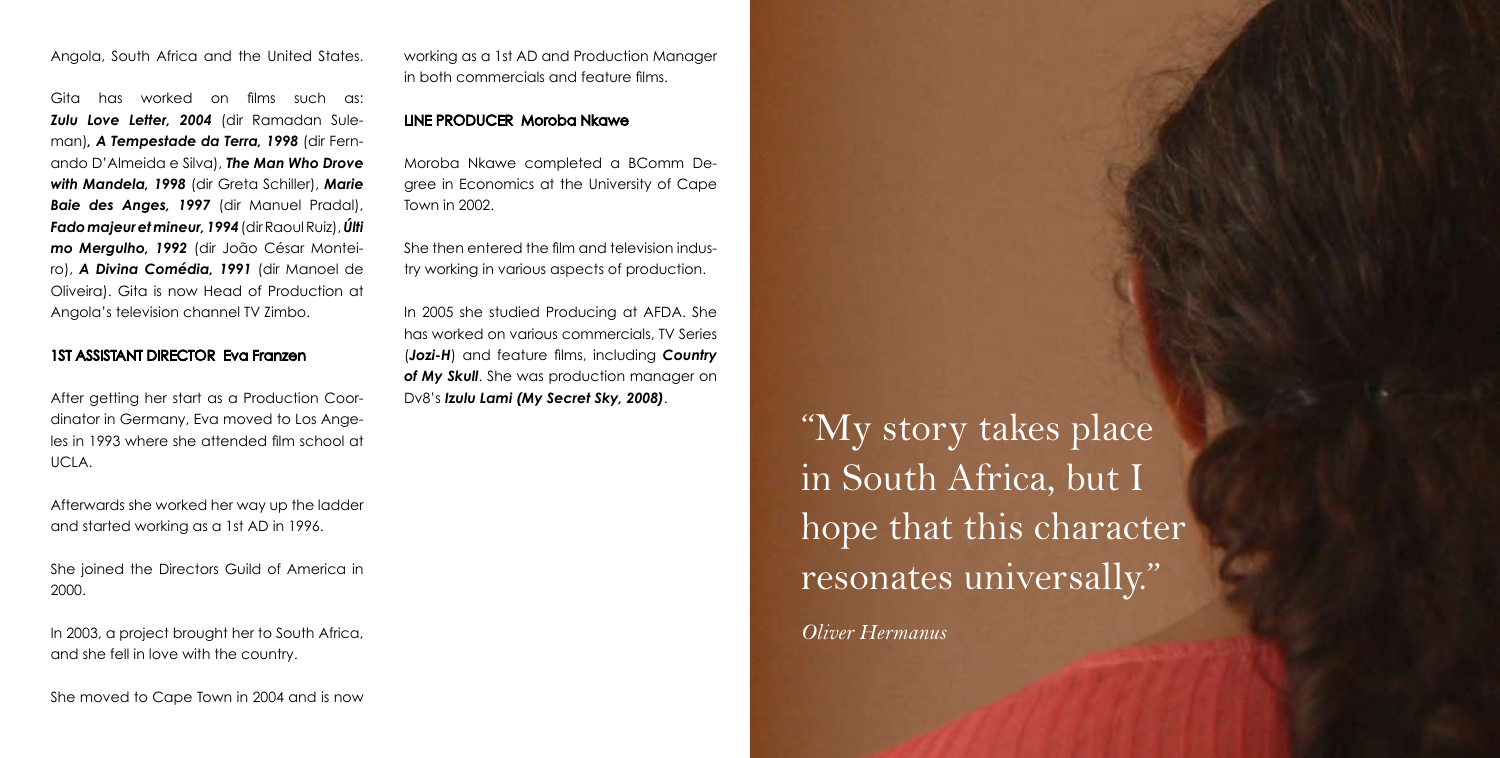# PRODUCERS

# Centropolis Entertainment Inc

Centropolis Entertainment is the production company of director Roland Emmerich. He along with his sister, producer Uta Emmerich formed Centropolis in 1985 and have produced over 14 feature films.

> $LFS$  $5733333$

# London Film School

The LFS is an international graduate conservatory of Filmmaking founded in 1956. The school's core programme is a two year postgraduate degree, with currently 115 participants from over 80 countries.

In 2008, LFS films played in 105 festivals winning 12 major prizes. Since 2003 the school has been one of two graduate level institutions recognized as industry centres of excellence in the Skillset Screen Academy programme.

LFS graduates, known as associates, include Michael Mann, Mike Leigh (currently Chair of Governors), Iain Smith, Tak Fujimoto, Anne Hui, Bill Douglas, Horace Ove, Franc Roddam, Danny Huston and Ueli Steiger. Post- 2000 graduates include Duncan Jones (*Moon*), Pater Sparrow (1), Paz Fabrega (*Agua Fria de* 

*Mar*), Carlos Armella (*Toro Negro*) and Babak Jalali (*Frontier Blues*). LFS also organizes international workshop events and master classes in the UK. Every year the school produces 40-50 graduation films. Shirley Adams is one of a very few final projects made by the school each year at feature length.

The current Director of the London Film School is Ben Gibson.

## Ben Gibson: Director of LFS

Ben Gibson has been Director of the London Film School since 2000. As an independent producer and as Head of Production at the British Film Institute (BFI) from 1988-98, he commissioned and produced films by Terence Davies, Derek Jarman, Carine Adler, John Maybury, Lynn Ramsay, Patrick Keiller, Gurinder Chadha, Andrew Kotting, Isaac Julien and many others. His feature credits include *Love is the Devil*, *Beautiful People*, *The Long Day Closes*, *Wittgenstein* and *Under the Skin*.

Ben was also a partner in The Other Cinema and Metro Pictures during the '80s, and UK distributor of Godard, Almodovar and many others. He also runs workshops about low budget filmmaking. He was a co-founder of LIFT (London International Festival of Theatre) in 1981, and found-

ing Chairman of The Script Factory in 1992. He is a member of the Selection Committee of the Estoril Film Festival and is a Chevalier de l'Ordre des Arts et des Lettres.

#### DV8 Films Profile

#### Dv8 Films®

Dv8's focus is on commercial, challenging stories that are innovative, unique and suitable to be financed and produced in South Africa. Dv8 Films produces filmed content across the entire spectrum, including feature films, and documentaries, commercials and corporates. It produces for the cinema and television, mobile and Internet distribution platforms. Some of the recent work produced by the partners in Dv8 Films includes:

#### Feature Films

*Izulu Lami (My Secret Sky)* (Dubai, 2008) by Madoda Ncayiyana *Zimbabwe* (Rotterdam 08) by Darrell James Roodt

**Bunny Chow** (Toronto, Rotterdam Tigers 07) by John Barker

**The Flyer** (Locarno Grand Piazza, 06) by Revel Fox

*Forgiveness* (Locarno Main, 05) by Ian Gabriel *Max and Mona* (FESPACO, 2006)

by Teddy Mattera

**Boesman and Lena** (Danny Glover, Angela Bassett, New York, 2000) by John Berry **Promised Land** (Rotterdam, Tokyo 04) by Jason Xenopoulos **Jump the Gun** (Berlin 1997) by Les Blair *Shot Down* (Mannheim, 1988) by Andrew Worsdale

#### Jeremy Nathan

Jeremy Nathan has been involved in the South African film and television industries for nearly twenty years. He has produced numerous features, television dramas, documentaries and short films. He's lectured in many local institutions and written widely about the industry.

#### Michelle Wheatley

Michelle graduated from the AFDA Film School in 1998. She joined Devereaux-Harris, producing numerous music videos, documentaries, and live shows for Channel O. For Dv8 Films, she production managed *Max & Mona* and produced *The Flyer*. Michelle has produced the world's first feature film shot on mobile phones, *SMS Sugar Man*, and co-produced John Barker's *Bunny Chow*. Michelle has recently been made MD of Dv8 Films.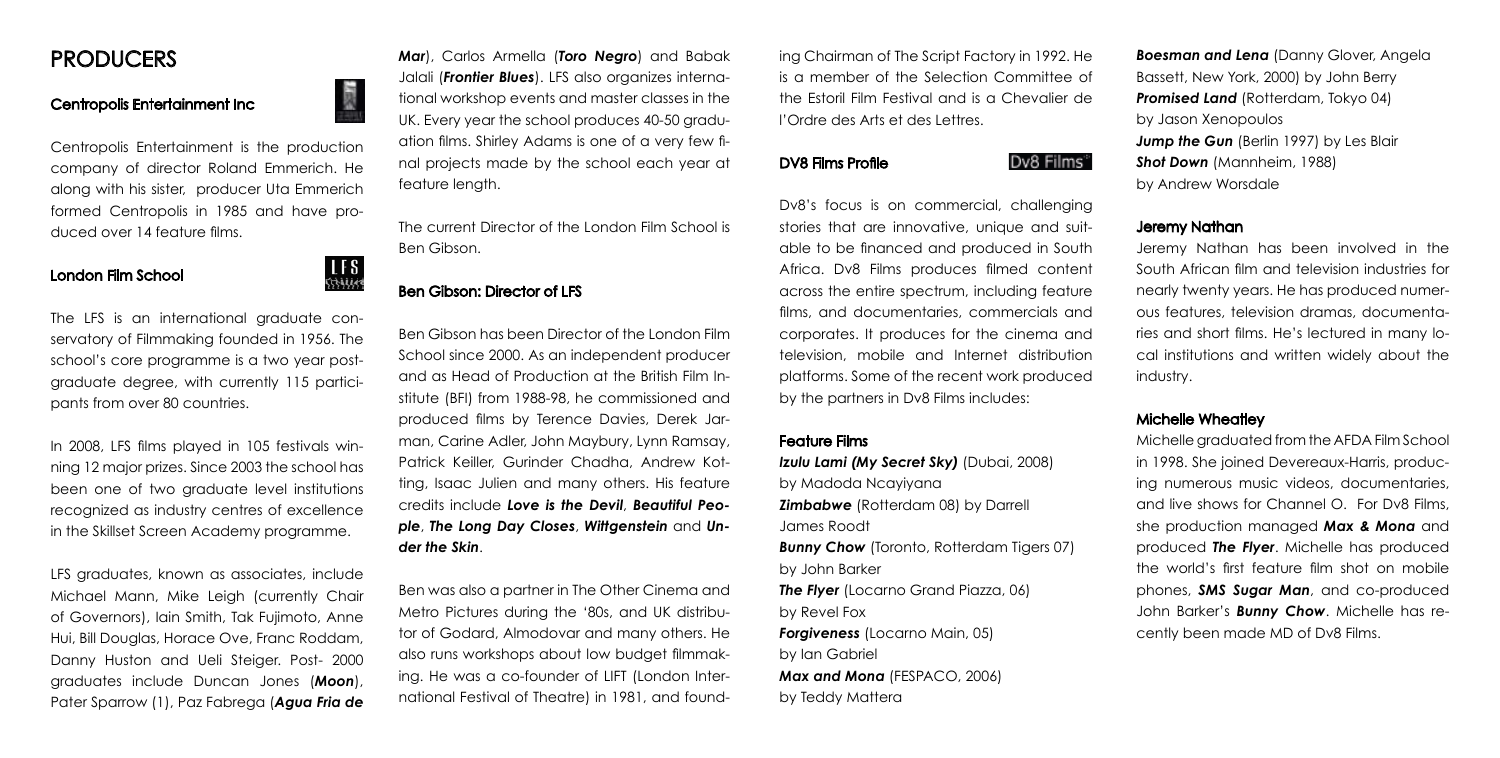# Buyisile Kubheka

Buyisile Kubheka completed a BCom Degree in Accounting and Economics at the University of the Witwatersrand in 1997 and did her accounting articles at KPMG. She worked in the corporate sector before joining a Film Distribution Company (Film Resource Unit) in 2004. In 2006 she moved to the production side as a Production accountant. She also provides accounting services to NGO's and small companies.

# The National Film & Video Foundation

It is a statutory body mandated by a progressive act of Parliament to spearhead the equitable growth and development of the South African film and video industry.

# Our mission

To create an environment that develops and promotes the South African film and video industry domestically and internationally.

# Our vision

A quality South African film and video industry that mirrors and represents the nation, sustains commercial viability, encourages development and provides a medium through which the creative and technical talents of South Africans are able to reach the world.



They operate 8 Classic, 32 Junction and 5 Cinema Nouveau cinemas in South Africa, as well as cinemas in Namibia, Zimbabwe, and Zambia. Ster-Kinekor Home Entertainment handles DVD and video distribution in the same territories. Ster-Kinekor Product Distribution represents two major Hollywood studios, Sony Pictures International and Buena Vista International, and distributes to all exhibitors nationally. It also acquires many local and international independent titles.

Ster-Kinekor Distribution

# **CREDITS** FRONT CREDITS

Centropolis Entertainment Inc London Film School and Dv8 Films

*in association with*

National Film and Video Foundation (NFVF) Department of Trade and Industry of South Africa (DTI) and World Cinema Fund

*present*

A film by Oliver Hermanus

SHIRLEY ADAMS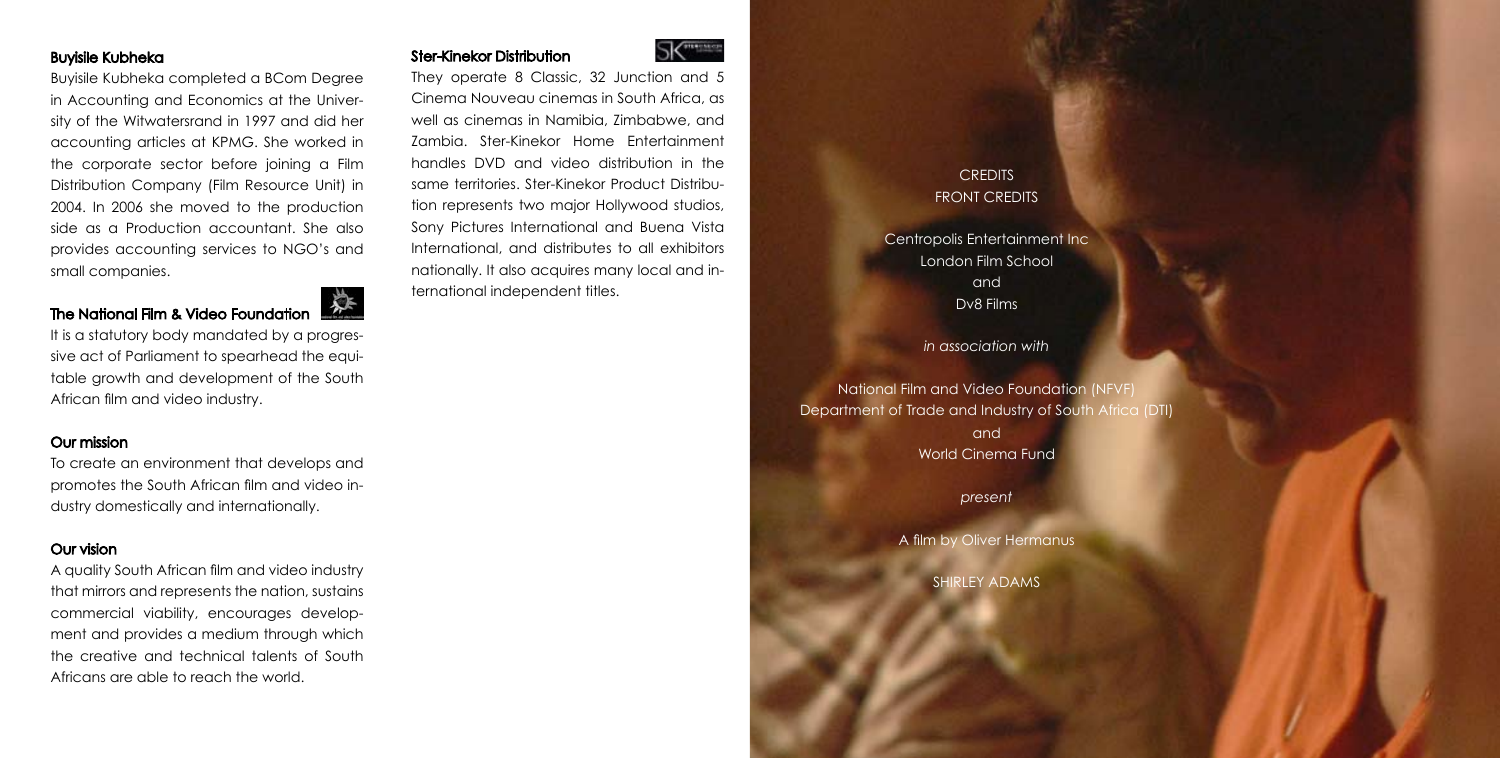*Shirley Adams* Denise Newman *Donovan* Keenan Arrison

*Tamsin Ranger* Emily Child *Kariema Samsodien* Theresa Sedras *Kariem Samsodien* Gamiet Petersen *Philda Jacobs* Lee-Ann van Rooi *Jeremy Jacobs* Travis Snyders *Kurt Williams* David Muller *Doctor* Adrian Galley *Chelsea* Sasha Lee *Nurse* Lu Chase

*Pharmacy Assistant #1* Shanaaz Hendricks *Pharmacy Assistant # 2* Ruth Mpukwana *Receptionist* Suzanne Elizabeth *Bailiff* Mntuwelilizwe Ndamane *Judge* Marlene Hyland *Tamsin's boyfriend* Alfonzo Solomon Duncan

*Director* Oliver Hermanus *Producers* Jeremy Nathan *Executive Producer* Roland Emmerich *Co-Producer* Kirstin Winkler *Director of Photography* Jamie Ramsay *Production Designer* Nick Mostert *Screenplay* Stavros Pamballis and *Dialogue Editor* Keenon Daniels Michelle Wheatley Oliver Hermanus

*Original Music Score* Philip Miller *Editor* Garreth Fradgley *Sound Editors* Jim Petrak *Costume Designer* Maleen Nökel *Make-Up* Naeema Clayton *Line Producer* Moroba Nkawe *1st Assistant Director/* Eva Frantzen *Production Manager* Warrick Sony Ivan Millborrow *London Film School CEO* Isabel Rao *Acquisitions Executive:*  Helen Kuun *Local Content Marketing Manager* Thobashan Govindarajulu *Dv8 Films* Ndoda Madalane *CEO* Eddie Mbalo *CFO* Karen Son *Head of Development &*  Ryan Haidarian *Production Development &*  Clarence Hamilton *Production Executive Director* Ben Gibson *Head of Studies* Alan Bernstein Dennis Mashabela *Ster-Kinekor Distribution National Film and Video Foundation* 

*Production Co-Ordinator* Paul Harker *Production Accountant* Buyisile Kubheka *Production Assistants* Muditambi Mudau Ashley Corns Pika Mlangeni Agnes Ditshwantsho

*2nd Assistant Director* Africa Munyama *Set PA/Trainee* Marchellino Daniels *Set PA* Thando Hobongwana

*Script Supervisor* Matthew James *Locations & Unit*  Cyprian Obase *Manager Assistant Locations &*  Seleimani Rugigane *Unit Manager*

1st Assistant Camera Nick Turvey *VT/Camera Trainee* Liphumile-Ilanga *Key Grip* Jarrett Barr *Gaffer* Jean du Plessis *Spark*  Golden Makhubu *Spark* Elwin Buchel *Generator Operator* Frans Mgangane Goduka

*Boom Operators* Thabo Singeni *Props & Sets* Broose Jones *Art Dept Assistant/Intern* Orli Barnett *Carpenter* Fardiel Jamodien JL Roussouw

*Special Effects Make-Up* Evelyn Gambe *Extras Casting* Colt Talent

*Cast Driver* Fanie Muntz

*Post Production Online Editor & Colourist* Paul Hanrahan

> *Sound Rerecording*  Jim Petrak *Mixer Associate Editor Assistant Editor ADR Engineer* Murray Anderson Ruheen Iyler Aurora Drummer

*Music Sound Mixer* Gavan Eckhardt *Guitarists* Joel Klein *Music Studios* Digital Cupboard, Jhb *Publicity Stills Marketing Design* Yumna Sadan *French Translator* Emilie Demon Jannous Aukema Jennifer Wheatley Flora Lau Rohan Reddy

*Security* Waan Security Services *Legal Representation* Zain Randeree *Cuzen Randeree*  Hanlie Carstens *& Associates Film Insurance* CGM Insurance Brokers *Production Vehicles* Value Logistics *Lighting Equipment* MCC Ollof Esterhuizen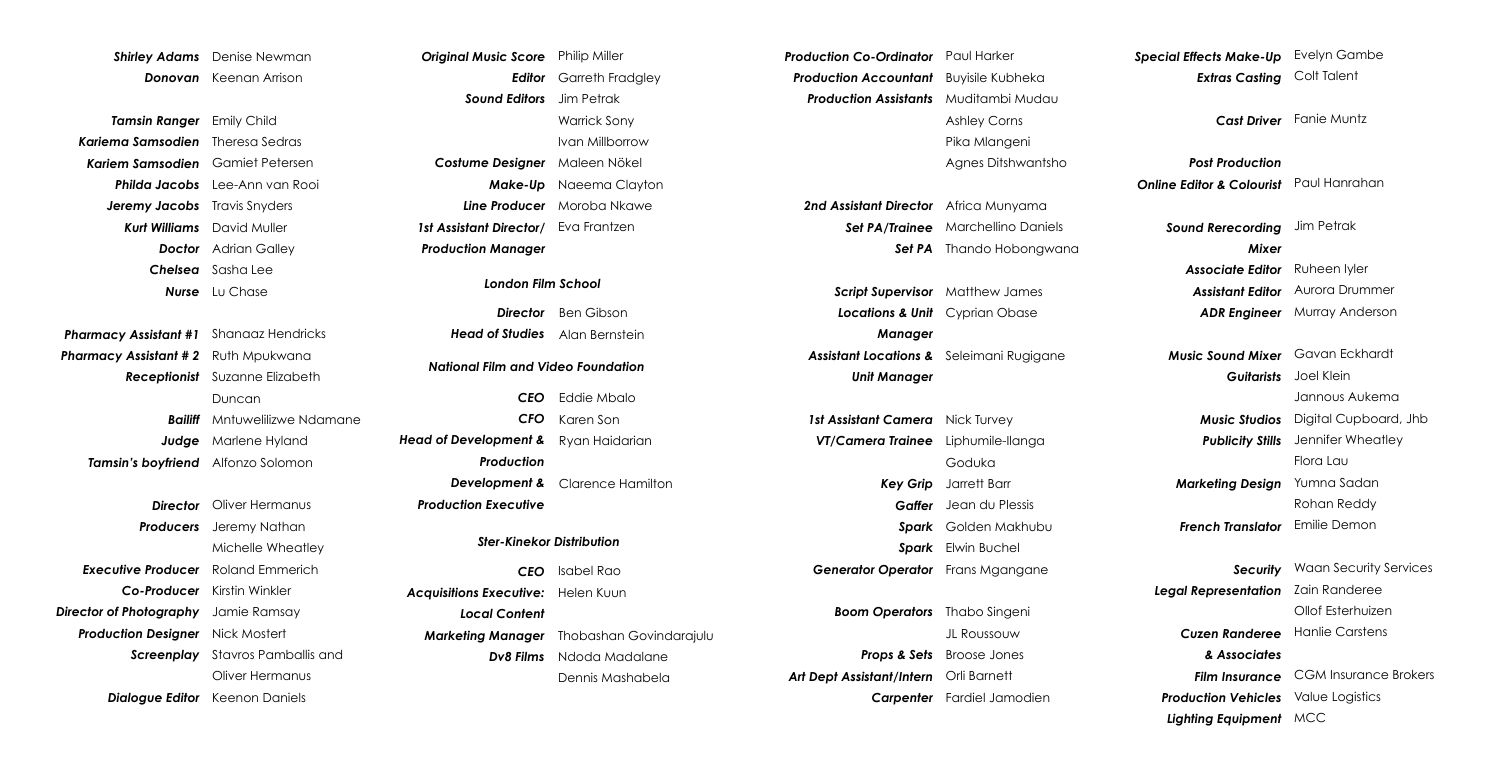#### *In association with*

Pandora Films

*Filmed with* Sony XDCAM XD3 Camera & Cooke Lenses

*Edited on Final Cut Pro*

*Filmed on location in Cape Town*

#### *The Producers would like to thank the following:*

The Hermanus Family Bemel Ross & Klein and Associates Brad Ross and Terry Zanella Western Cape Rehabilitation Centre Jenny Hendry, Dr Ernst Scriba, Elizma Oosthuizen, Sister Burgess, Sister Piedt, Fadila Lagadien South African Police Service, Mitchell's Plain Julian Bray Guillaume, Gideon Furst Digitalfilm and MCC Lentegeur Clinic Shareen Levy Ewa Lind Michael Evans The Bester Family & the community of New Woodlands, Mitchell's Plain

#### *A Dv8 Films Production*

The story, including all names, characters and incidents portrayed in this film, is fictitious. No identification with actual persons, places, buildings, events or products is intended or should be inferred. All rights reserved.

© 2009 Oliver Hermanus, LFS